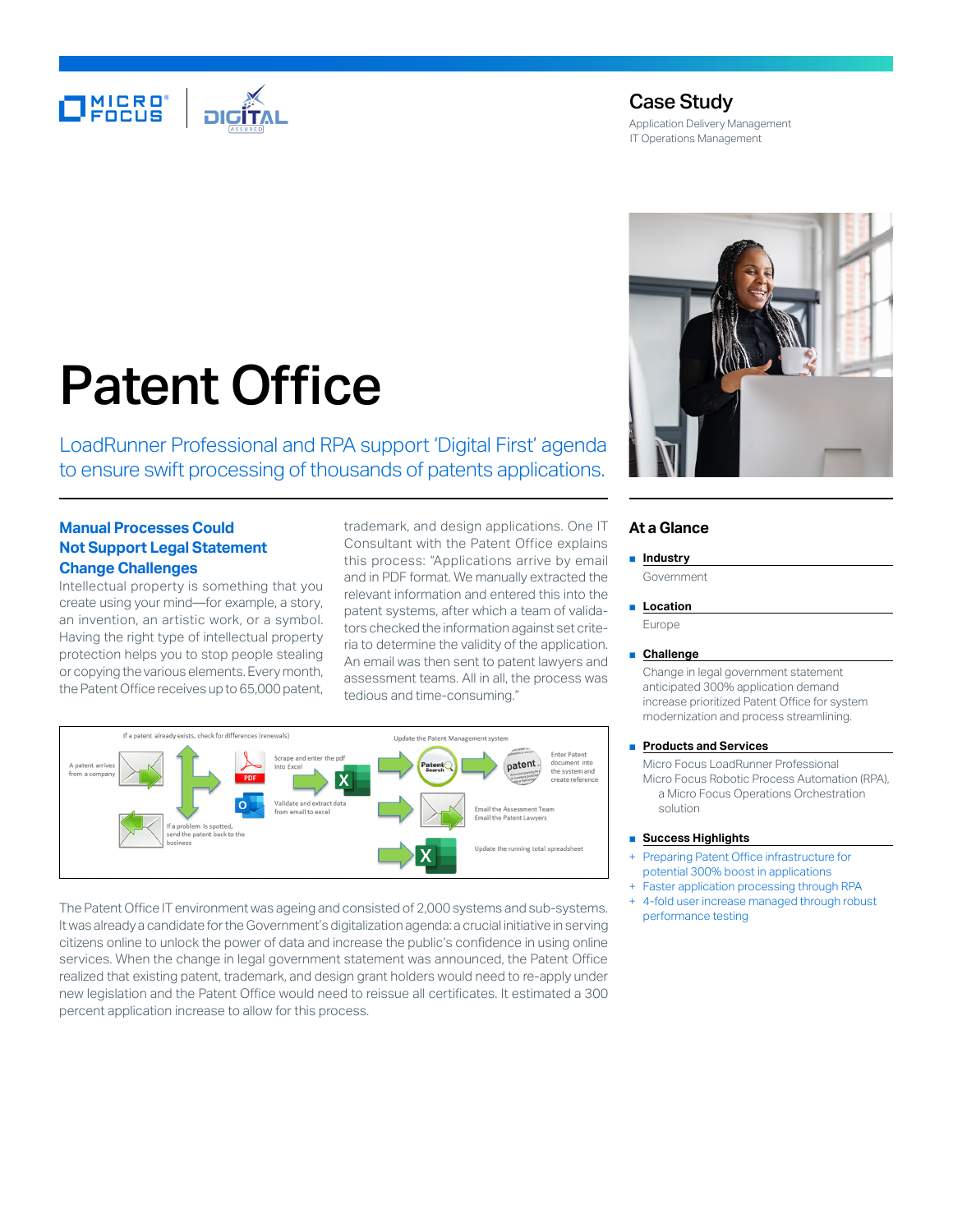## **LoadRunner Professional and RPA Boost Productivity and Delivery**

Daniel Wainwright, Chief Digital Officer of Digital Assured, takes up the story: "We were involved with Patent Office as an unbiased, trusted representative of the broad software user community and were asked to consult on how to tackle this particular challenge. We felt it required both an IT and human resources response, as a lot of the work done through the Patent Office is very qualitative and needs to have human intelligence applied to it. However, the manual process of extracting information from applications and entering them into relevant systems could absolutely be automated and streamlined. As the final legal statement outcome at that point was not clear, we worked through several scenarios to understand the current state and create a baseline. Our previous experience with Micro Focus LoadRunner Professional led us to believe that we could leverage this to confidently test the complex load, stress, and performance scenarios."

**"Working with Digital Assured and seeing the power of the Micro Focus solutions has helped us streamline our current patent, trademark, and design application process. Applicants receive feedback much faster, and we are pleased to have updated our systems and processes in line with our 'Digital First' agenda."**

**IT CONSULTANT** Patent Office



Working with a team of three Patent Office performance engineers, Digital Assured prepared the IT infrastructure to manage the additional strain. LoadRunner Professional was deployed to understand what a peak in demand would look like and how to model the behavior of different scenarios so that solid recommendations for systems replacements could be made, while the RPA solution was used to

streamline the application process. This robotic worker is designed to boost productivity by performing everyday tasks and liberating human brain power to focus on more important things. "RPA scrapes the relevant information from patent application emails and PDF documents, validates it, inputs it across the various systems, and updates all relevant parties of its progress," says Wainwright